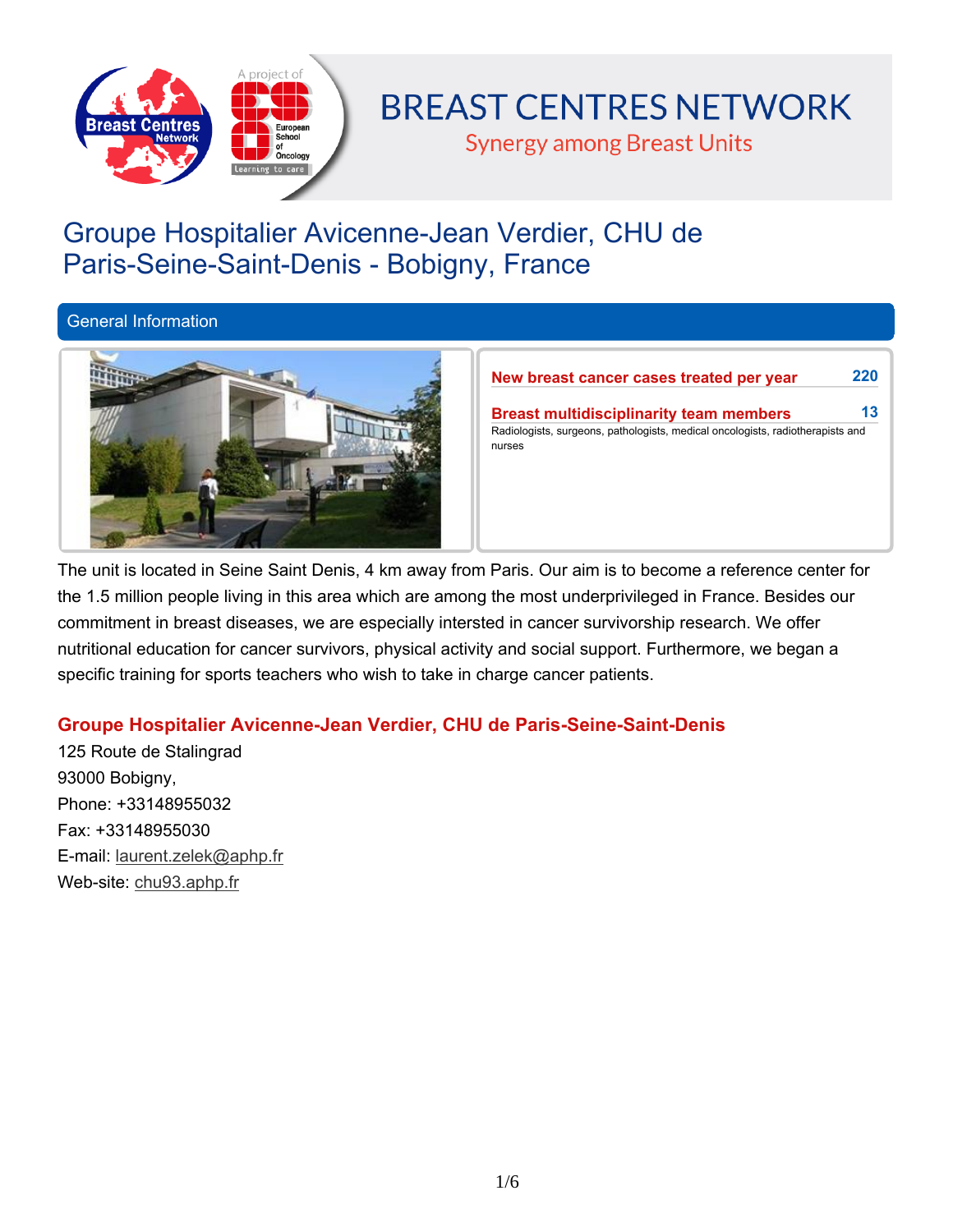Groupe Hospitalier Avicenne-Jean Verdier, CHU de Paris-Seine-Saint-Denis

#### **Available services Radiology Breast Surgery Reconstructive/Plastic Surgery Pathology Medical Oncology Radiotherapy Nuclear Medicine Rehabilitation Genetic Counselling Data Management Psycho-oncology Breast Nurses Social Workers Nutritional Counselling Survivorship Groups Sexual Health Counselling Supportive and Palliative Care Integrative Medicine Radiology Dedicated Radiologists 2 Mammograms per year 1400 Breast radiographers Screening program Verification for Available imaging equipment Mammography Ultrasound Magnetic Resonance Imaging (MRI) equipment guided) Core Biopsy (Tru-cut)**

- **Available work-up imaging**
- **Computer Tomography**
- **Ultrasound**

**equipment**

- **Magnetic Resonance Imaging (MRI)**
- **PET/CT scan**

#### **Primary technique for localizing non-palpable lesions**

- **Hook-wire (or needle localization)**
- **Charcoal marking/tattooing**

**ROLL: radio-guided occult lesion localization**

## **Available breast tissue sampling**

**Stereotactic Biopsy (Mammography**

- **Vacuum assisted biopsy**
- **Ultrasound-guided biopsy**

**Fine-needle aspiration biopsy (FNAB, cytology)**

- **Core Biopsy**
- **Vacuum assisted biopsy**
- **MRI-guided biopsy**
- **Core Biopsy**
- **Vacuum assisted biopsy**

#### **Breast Surgery**

**non-palpable breast lesions**

**Axillary US/US-guided**

**Clinical Research**

**on specimen**

**FNAB**

**New operated cases per year (benign and malignant) 220 Dedicated Breast Surgeons 5 Surgeons with more than 50 surgeries per year 3 Breast Surgery beds** 10 **Breast Nurse specialists 1 Outpatient surgery Intra-operative evaluation of sentinel node Reconstruction performed by Breast Surgeons Clinical Research**

#### **Primary technique for staging the axilla**

- **Axillary lymph node dissection**
- **Sentinel lymph node biopsy:**
- **Blue dye technique**
- **Radio-tracer technique**
- **Blue dye + Radio-tracer**
- **Axillary sampling**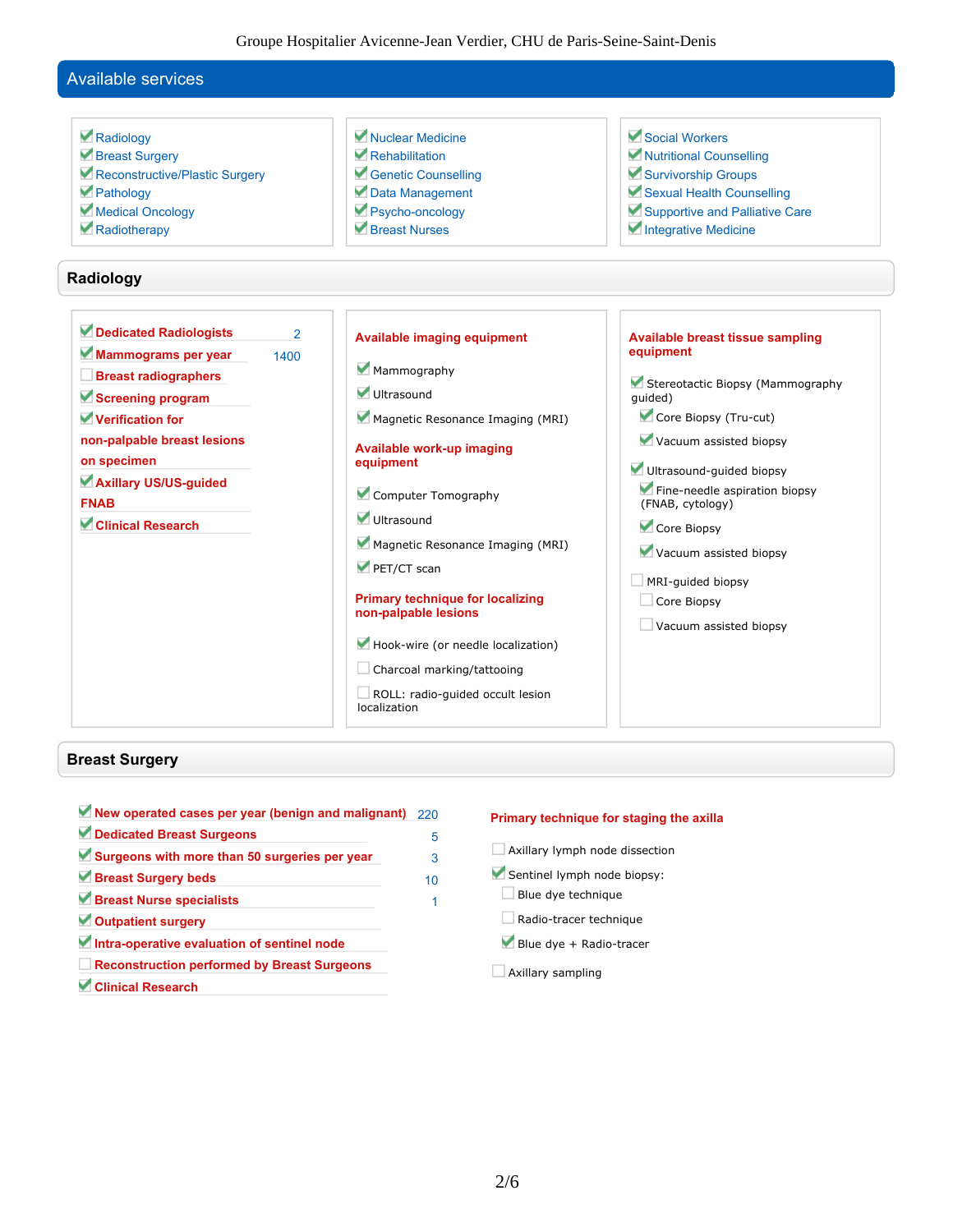## **Reconstructive/Plastic Surgery**

| Reconstructive/Plastic surgeons<br>Immediate Reconstruction available | Type of breast reconstructive surgery available                   |
|-----------------------------------------------------------------------|-------------------------------------------------------------------|
|                                                                       | Remodelling after breast-conserving surgery                       |
|                                                                       | Reconstruction after mastectomy:                                  |
|                                                                       | Two-stage reconstruction (tissue expander followed by<br>implant) |
|                                                                       | One-stage reconstruction                                          |
|                                                                       | Autogenous tissue flap                                            |
|                                                                       | Latissimus dorsi flap                                             |
|                                                                       | Transverse rectus abdominis (TRAM)                                |
|                                                                       | Free-flaps (free TRAM, DIEP, SIEA, gluteal, etc.)                 |

## **Pathology**

| Dedicated Breast Pathologists                          | 1 | Other special studies available                          |
|--------------------------------------------------------|---|----------------------------------------------------------|
| <b>Available studies</b>                               |   | Fluorescence in-situ Hybridization for HER-2 gene (FISH) |
| Cytology                                               |   | Oncotype Dx $(21$ -gene assay)                           |
| Haematoxylin & eosin section (H&E)                     |   | MammaPrint (70-gene microarray)                          |
| Surgical specimen                                      |   | Prediction Analysis of Microarray 50-gene set (PAM 50)   |
| Sentinel node                                          |   | OncoPredict                                              |
| Core biopsy                                            |   | Parameters included in the final pathology report        |
| Frozen section (FS)<br>Surgical specimen               |   | $\blacktriangleright$ Pathology stage (pT and pN)        |
| Sentinel node                                          |   | Tumour size (invasive component in mm)                   |
| Immunohistochemistry stain (IHC)<br>Estrogen receptors |   | Histologic type                                          |
|                                                        |   | Tumor grade                                              |
| Progesterone receptors                                 |   | ER/PR receptor status                                    |
| $HER-2$                                                |   | HER-2/neu receptor status                                |
| $\blacktriangleright$ Ki-67                            |   | Peritumoural/Lymphovascular invasion                     |
|                                                        |   | Margin status                                            |
|                                                        |   | $\blacktriangledown$ Ki67                                |

## **Medical Oncology**

- **Dedicated Breast Medical Oncologists 3**
- **Outpatient systemic therapy**
- **Clinical Research**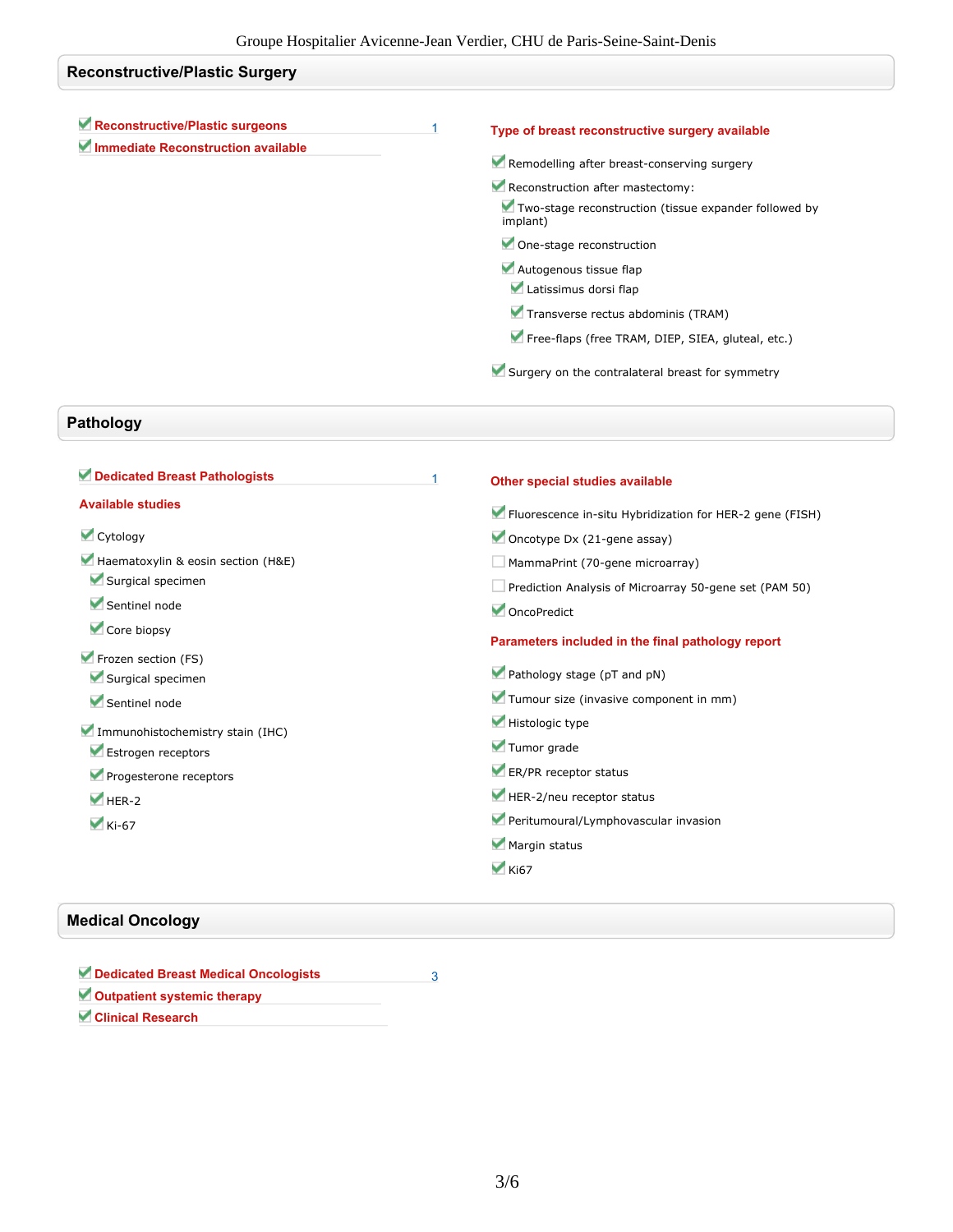## **Radiotherapy Dedicated Radiation Oncologists Clinical Research Available techniques after breast-conserving surgery (including experimental) Whole-Breast RT (WBRT) Partial breast irradiation (PBI): External beam PBI Interstitial brachytherapy Targeted brachytherapy (MammoSite, SAVI applicator, other devices) Intra-operative RT (IORT)**

### **Multidisciplinary Meeting (MDM) / Tumour Board (TB)**

| <b>Regular MDM/TB for case management discussion</b> | Specialties/services participating in MDM/TB |
|------------------------------------------------------|----------------------------------------------|
| Twice a week                                         | Radiology                                    |
| <b>Weekly</b>                                        | Breast Surgery                               |
| Every two weeks                                      | Reconstructive/Plastic Surgery               |
| Other Schedule                                       | Pathology                                    |
| <b>Cases discussed at MDM/TB</b>                     | Medical Oncology                             |
| Preoperative cases<br>Postoperative cases            | Radiotherapy                                 |
|                                                      | Genetic Counselling                          |
|                                                      | Breast Nurse Service                         |
|                                                      | Psycho-oncology                              |

#### **Further Services and Facilities**

#### **Nuclear Medicine**

| Lymphoscintigraphy |  |
|--------------------|--|
|--------------------|--|

- **Bone scan**
- **Positron Emission Tomography (PET)**
- **PET/CT scan**

#### **Rehabilitation**

- **Prosthesis service**
- **Physiotherapy**
- **Lymph-oedema treatment**

#### **Genetic Counselling**

**Specialist Providing Genetic Counselling/Risk assessment service:**

- **Dedicated Clinical Geneticist**
- **Medical Oncologist**
- **Breast Surgeon**
- **General Surgeon**
- **Gynaecologist**
- **Genetic Testing available**
- **Surveillance program for high-risk women**

#### **Data Management**

- **Database used for clinical information**
- **Data manager available**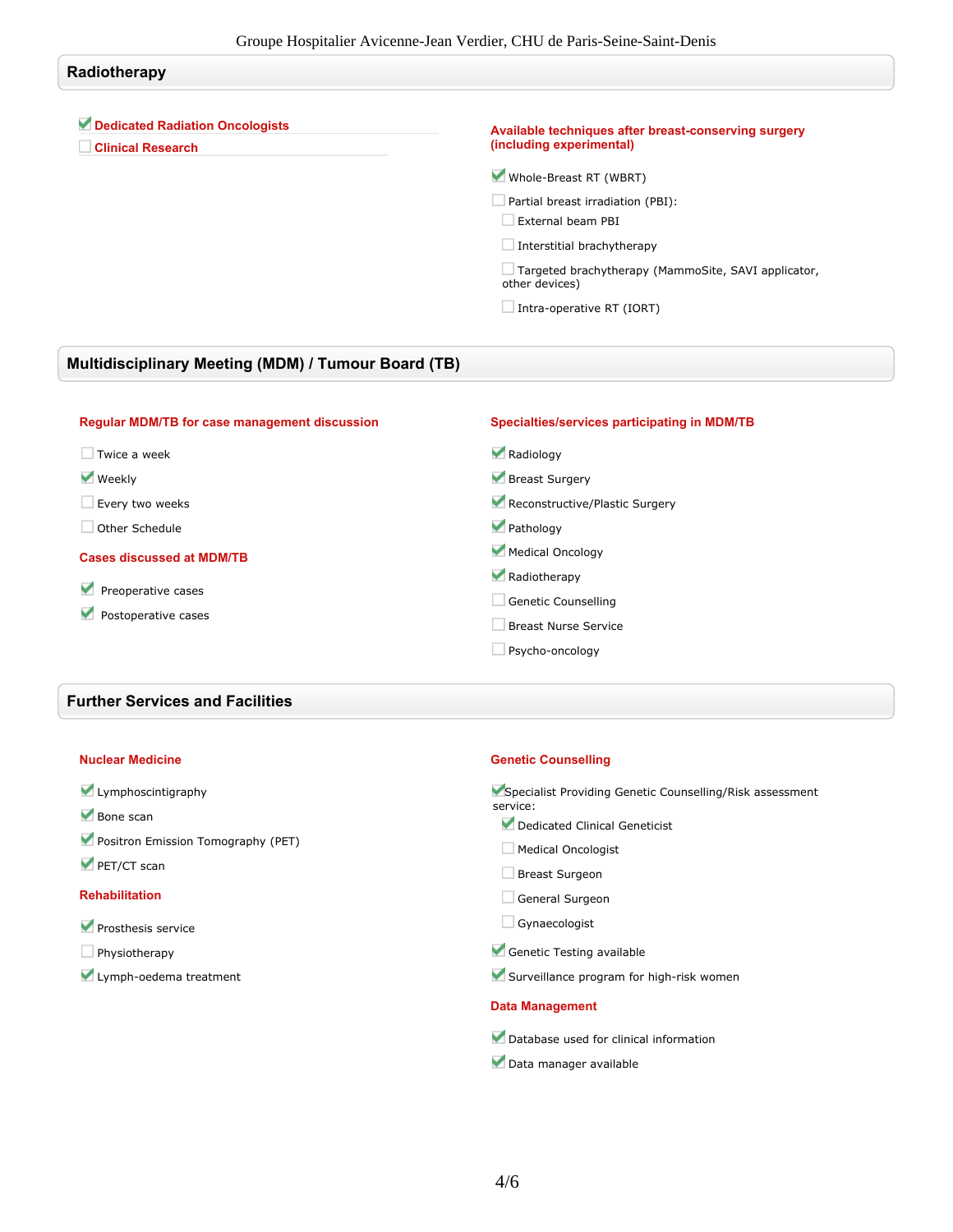## Groupe Hospitalier Avicenne-Jean Verdier, CHU de Paris-Seine-Saint-Denis

| <b>Contact details</b>        |                           |                              |              |
|-------------------------------|---------------------------|------------------------------|--------------|
| Radiology                     |                           |                              |              |
| Nicolas Sellier, MD           | Head of Radiology Dpt.    | nicolas.sellier@jvr.aphp.fr  | +33148955031 |
| <b>Breast Surgery</b>         |                           |                              |              |
| Alexandre Bricou, MD          | <b>Breast Surgeon</b>     | alexandre.bricou@jvr.aphp.fr | +33148955031 |
| <b>Reconstructive Surgery</b> |                           |                              |              |
| Julien Quilichini, MD         | Plastic Surgeon           | julien.quilichini@aphp.fr    |              |
| <b>Pathology</b>              |                           |                              |              |
| Marianne Ziol, MD             | Head of Pathology Dpt.    | marianne.ziol@jvr.aphp.fr    |              |
| <b>Medical Oncology</b>       |                           |                              |              |
| <b>Laurent Zelek</b>          | Professor of Oncology     | laurent.zelek@avc.aphp.fr    | +33148955032 |
| Radiotherapy                  |                           |                              |              |
| <b>Thierry Bouillet, MD</b>   | Head of Radiotherapy Unit | tbouillet@aol.com            |              |